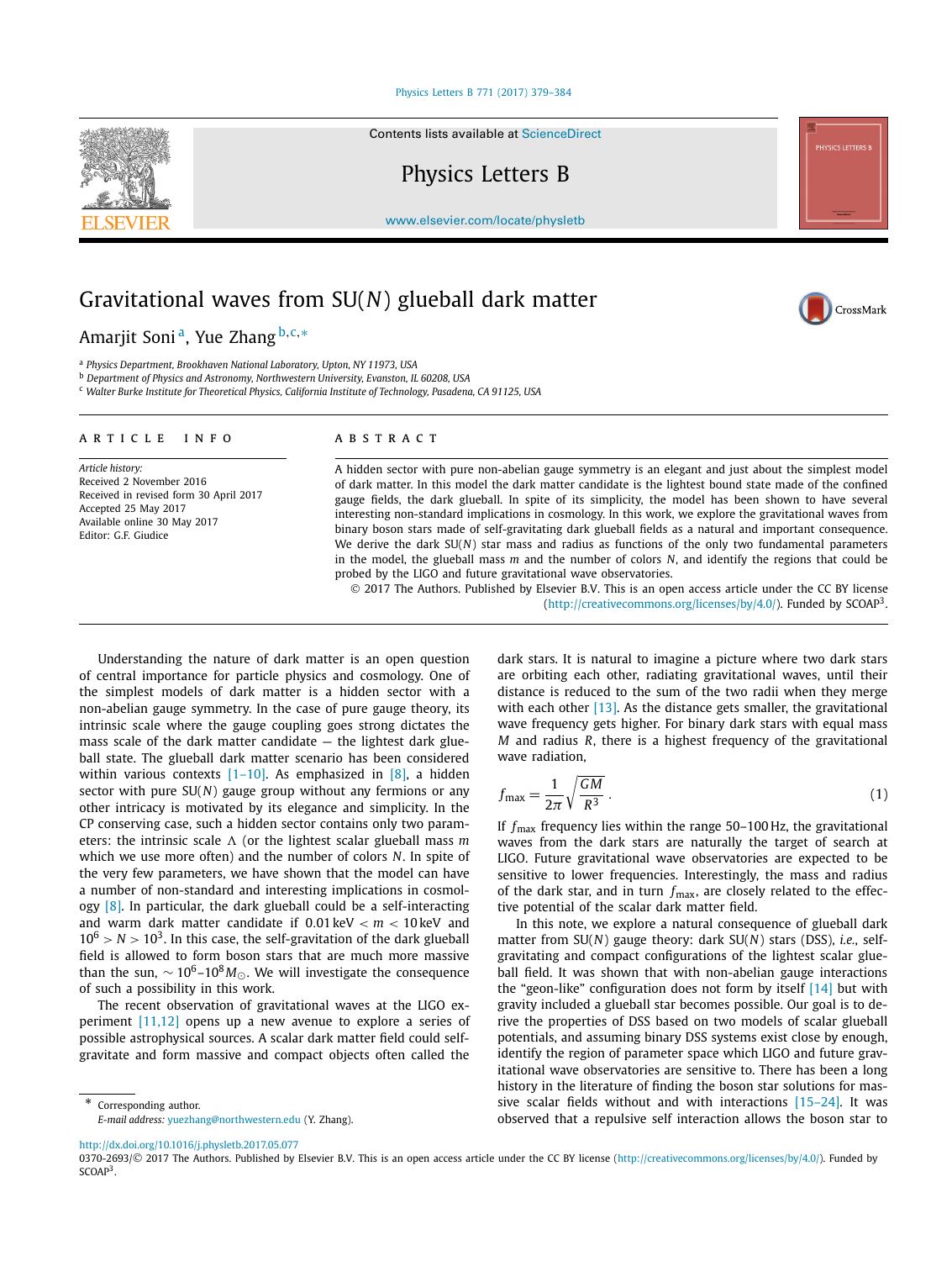<span id="page-1-0"></span>become even much more massive than the sun [\[8,24\].](#page-5-0) It was also realized that although for a complex scalar field the boson star solution is static, for a real scalar field the solution oscillates as a function of time [\[20\].](#page-5-0) The DSS we consider belongs to the latter case. For the non-interacting real scalar case, it has been solved numerically. In general, the scalar glueball field  $\phi(r, t)$  can be expanded in Fourier series of  $cos(2 i + 1) \omega t$ , where  $i > 0$  are integers. The numerical results in Refs. [\[20,25\]](#page-5-0) showed that the series converges very quickly, and is dominated by  $j = 0$ . For simplicity, hereafter, we will make the assumption that the oscillation of the glueball field is dominated by a single frequency of order the scalar mass,  $\omega \sim m$ , which is also the case in light of the Bose–Einstein condensation. In this case, the space and time dependence in the glueball field *φ* can be factorized. We look for spherical symmetric boson star solutions,

$$
\phi(r,t) \simeq \Phi(r) \cos \omega t \tag{2}
$$

An oscillating DSS by itself does not radiate gravitational waves, but a binary system made of a pair of DSS will do, especially right before they finally merge into each other. The gravitational wave frequency that LIGO can measure is *f* ∼ 50–1000 Hz. It is important to note that for the glueball to be a cold enough dark matter candidate, there is a huge hierarchy between *f* and  $\omega$ ,  $f \ll \omega$ . This implies that for a binary system, the time dependence information of individual boson star oscillations will not be measured, but only the time averaged effects instead. This suggests to us to average out the oscillation effects with frequency *ω* throughout our calculation, in both the Klein–Gordon equation for *φ* and the energy-momentum tensor in the Einstein equation.

With the time dependence of  $\phi$  averaged out (see below), it is sufficient to just consider the time independent part of the metric,

$$
ds^{2} = -B(r)dt^{2} + A(r)dr^{2} + r^{2}d\theta^{2} + r^{2}\sin^{2}\theta d\varphi^{2}.
$$
 (3)

For the general Lagrangian for *φ*,

$$
\mathcal{L} = -\frac{1}{2} g^{\mu\nu} \partial_{\mu} \phi \partial_{\nu} \phi - V(\phi) , \qquad (4)
$$

the coupled classical Einstein–Klein–Gordon equations (after the time average) take the form

$$
\frac{A'}{rA^2} + \frac{1}{r^2} \left( 1 - \frac{1}{A} \right) = 4\pi G \left[ \frac{\omega^2 \Phi(r)^2}{B} \left\langle \sin^2 \omega t \right\rangle + \frac{\Phi'(r)^2}{A} \left\langle \cos^2 \omega t \right\rangle + 2 \left\langle V(\Phi \cos \omega t) \right\rangle \right],
$$
\n(5)

$$
\frac{B'}{rAB} - \frac{1}{r^2} \left( 1 - \frac{1}{A} \right) = 4\pi G \left[ -\frac{\omega^2 \Phi(r)^2}{B} \left\langle \sin^2 \omega t \right\rangle + \frac{\Phi'(r)^2}{A} \left\langle \cos^2 \omega t \right\rangle - 2 \left\langle V(\Phi \cos \omega t) \right\rangle \right],
$$
\n(6)

$$
\Phi''(r) + \left(\frac{2}{r} + \frac{B'}{2B} - \frac{A'}{2A}\right)\Phi'(r) + A\left[\frac{\omega^2\Phi(r)}{B} - \left\langle \frac{1}{\cos\omega t} \frac{dV(\phi)}{d\phi} \right\rangle \right] = 0,
$$
\n(7)

where  $\prime$  ( $\dot{\phantom{a}}$ ) means derivative with respect to  $r$  ( $t$ ). The symbol  $\langle \rangle$  means taking the time averaging over the  $\phi$  oscillation period, 2*π/ω*.

In the next two sections, we will solve these equations for the DSS properties based on two assumptions of the scalar glueball effective potential.

# **1.** *φ***<sup>4</sup> potential**

As the first case, we assume a  $\lambda \phi^4$  potential for the dark glueball. This is a simplified but interesting case where the same quartic coupling controls both glueball dark matter self-interaction strength and the properties of the DSS. We assume  $\lambda > 0$  so the glueball self-interaction is repulsive, or equivalently, its contribution to the scalar potential energy is positive. Stable boson star configuration could be obtained when this repulsive interaction balances the attraction from gravity. The potential takes the form

$$
V(\phi) = \frac{1}{2}m^2\phi^2 + \frac{1}{4}\lambda\phi^4.
$$
 (8)

In this case, the above Eqs.  $(5)$ ,  $(6)$ ,  $(7)$  can be simplified to

$$
\mathcal{M}'(x) = x^2 \left[ \frac{1}{4} \left( \frac{\Omega^2}{B(x)} + 1 \right) \sigma(x)^2 + \frac{3}{32} \Lambda \sigma(x)^4 + \frac{\sigma'(x)^2}{4A(x)} \right], (9)
$$
  

$$
\frac{B'(x)}{xA(x)B(x)} - \frac{1}{x^2} \left( 1 - \frac{1}{A(x)} \right)
$$
  

$$
= \frac{1}{2} \left( \frac{\Omega^2}{B(x)} - 1 \right) \sigma(x)^2 - \frac{3}{32} \Lambda \sigma(x)^4 + \frac{\sigma'(x)^2}{4A(x)}, (10)
$$
  

$$
\sigma''(x) + \left( \frac{2}{x} + \frac{B'(x)}{2B(x)} - \frac{A'(x)}{2A(x)} \right) \sigma'(x)
$$

$$
+ A(x) \left[ \left( \frac{\Omega^2}{B(x)} - 1 \right) \sigma(x) - \frac{1}{2} \Lambda \sigma^3(x) \right] = 0 , \qquad (11)
$$

where we have defined  $x = mr$ ,  $\sigma = \sqrt{4\pi G} \Phi$ ,  $\Omega = \omega/m$ ,  $\Lambda =$  $λ/(4π$  *Gm*<sup>2</sup>*)*, and

$$
A = \left(1 - \frac{2\mathcal{M}}{x}\right)^{-1} \tag{12}
$$

From the definition of Schwarzschild metric,  $M_{\text{pl}}^2 \mathcal{M}(x)/m$  is the mass of the star within a radius  $x/m$ . Note that  $\overline{\mathcal{M}}$  and  $x$  are both dimensionless.

We notice that for glueball dark matter, the model parameters satisfy the condition  $\Lambda \gg 1$ . In this case, the above equation can satisty the condition  $\Lambda \gg 1$ . In this case, the above equation can<br>be further simplified. Following [\[19\],](#page-5-0) we further define  $\sigma_* = \sqrt{\Lambda} \sigma$ , *x*∗ = *x*/ $\sqrt{\Lambda}$ ,  $\mathcal{M}_* = \mathcal{M}/\sqrt{\Lambda}$ . First, the KG equation (11) becomes

$$
\Lambda^{-1} \left[ \sigma''_*(x_*) + \left( \frac{2}{x_*} + \frac{B'(x_*)}{2B(x)} - \frac{A'(x_*)}{2A(x_*)} \right) \sigma'_*(x_*) \right] + A(x_*) \left[ \left( \frac{\Omega^2}{B(x_*)} - 1 \right) \sigma_*(x_*) - \frac{1}{2} \sigma^3_*(x_*) \right] = 0.
$$
 (13)

In the large  $\Lambda$  limit, the first term can be dropped, and we obtain,

$$
\sigma_{*}(x_{*}) \simeq \sqrt{2\left(\frac{\Omega^{2}}{B(x_{*})} - 1\right)}.
$$
\n(14)

This approximate relation is valid until *σ*<sup>∗</sup> approaches 0, where the second term in Eq.  $(13)$  vanishes and we could no longer neglect the terms with derivative on  $\sigma_{*}$ . With Eq. (14), the two Einstein equations take the form,

$$
\mathcal{M}'_{*}(x_{*}) \simeq x_{*}^{2} \left[ \frac{1}{4} \left( \frac{\Omega^{2}}{B(x)} + 1 \right) \sigma_{*}(x_{*})^{2} + \frac{3}{32} \sigma_{*}(x_{*})^{4} \right],
$$
\n
$$
\frac{B'(x_{*})}{x_{*}B(x_{*})} \left( 1 - \frac{2\mathcal{M}_{*}(x_{*})}{x_{*}} \right) - \frac{2\mathcal{M}_{*}(x_{*})}{x_{*}^{3}} - \frac{2\mathcal{M}_{*}(x_{*})}{16} - \frac{3}{16} \sigma_{*}(x_{*})^{4}.
$$
\n
$$
(16)
$$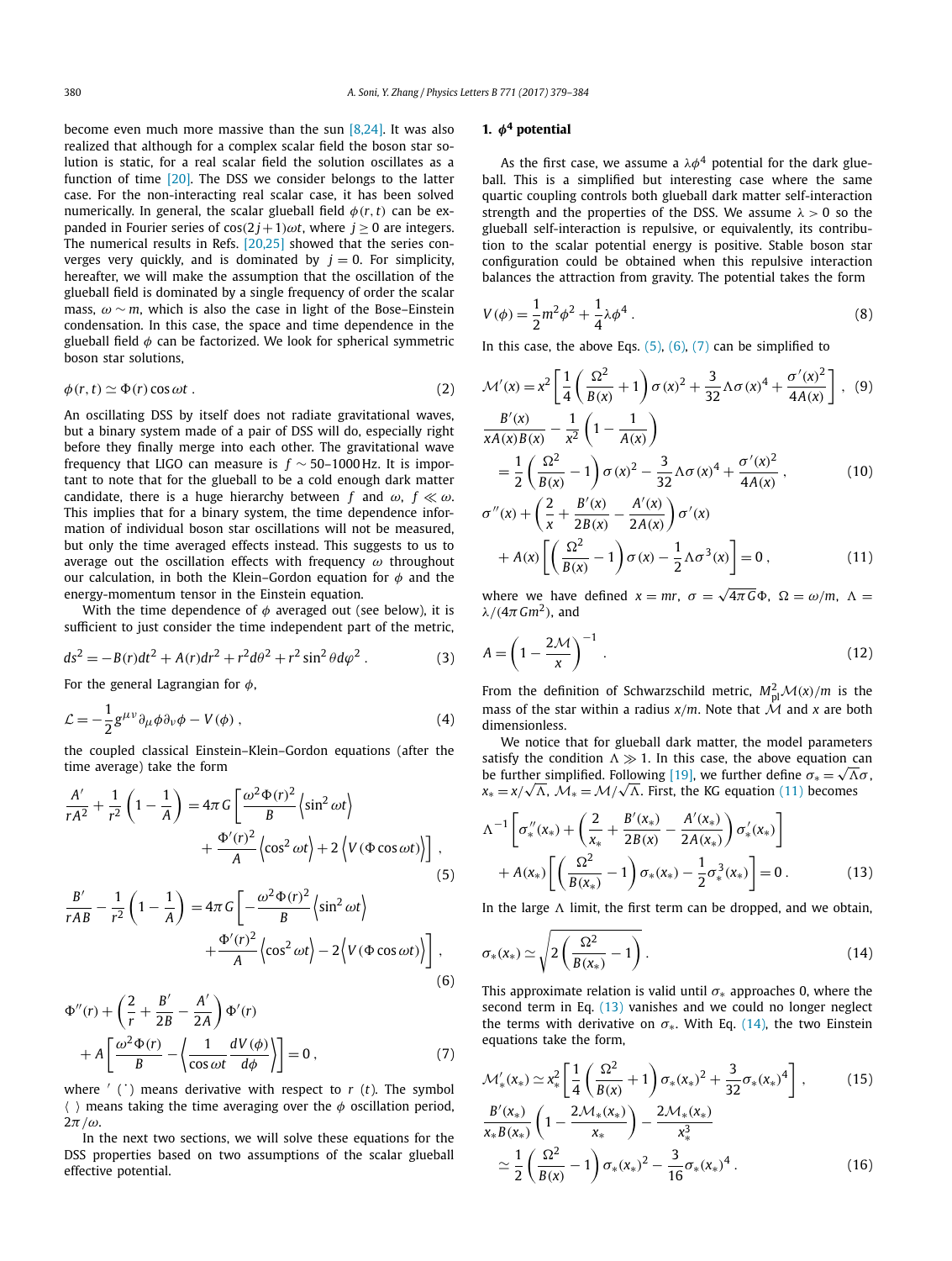<span id="page-2-0"></span>

**Fig. 1.** Properties of the DSS by numerically solving the coupled classical Einstein–Klein–Gordon equations with a *φ*<sup>4</sup> scalar glueball potential, as described in Section [1.](#page-1-0) The upper left plot shows the quantity  $M_*(x_R)$ , the DSS mass in unit of  $\sqrt{\lambda/4\pi} \left(M_{\rm pl}^3/m^2\right)$ , as a function of the boundary condition  $B(0)/\Omega^2$ . The upper right plot shows the quantity  $x_R$ , the DSS radius in unit of  $\sqrt{\lambda/4\pi} (M_{\text{pl}}/m^2)$ , as a function of  $B(0)/\Omega^2$ . The lower plot shows the ratio  $\mathcal{M}_*(x_R)/x_R^3$  as a function of  $B(0)/\Omega^2$ . The blue shaded region is not accessible through the accretion process. (For interpretation of the references to color in this figure legend, the reader is referred to the web version of this article.)

We solve Eqs. [\(14\),](#page-1-0) [\(15\),](#page-1-0) [\(16\)](#page-1-0) numerically starting with boundary conditions at the origin  $\mathcal{M}_*(x_*=0) = 0$  up to the point  $x_* = x_R$ where  $\sigma_*(x_R) \to 0$ . We vary  $B(0)/\Omega^2 < 1$  as a free parameter. The boson star mass and radius are determined by,

$$
M = \sqrt{\frac{\lambda}{4\pi}} \frac{M_{pl}^3}{m^2} \mathcal{M}_*(x_R) , \quad R = \sqrt{\frac{\lambda}{4\pi}} \frac{M_{pl}}{m^2} x_R .
$$
 (17)

Note that from our definition above *x<sub>R</sub>* and  $M_*$  are dimensionless quantities, plotted in Fig. 1.

The results are shown as a function of  $B(0)/\Omega^2$  in Fig. 1. The shaded regions cannot be reached. This can be understood from the picture where the DSS accretes its mass by capturing more and more dark matter particles around it. The mass growth begins from the rightmost toward the left along the curve until it reaches the maximum at *B*(0)/ $\Omega^2 = 0.53$ , with  $\mathcal{M}_*(x_R) = 0.22$  and  $x_R = 1.35$ . Thus the mass and radius of the DSS are,

$$
M = \sqrt{\lambda} \left(\frac{0.3 \text{ GeV}}{m}\right)^2 M_{\odot}, \qquad R = \sqrt{\lambda} \left(\frac{0.3 \text{ GeV}}{m}\right)^2 \times 10 \text{ km}.
$$
\n(18)

where  $M_{\odot} = 2 \times 10^{30}$  kg is the solar mass. This corresponds to the highest ratio,  $Max[\mathcal{M}_{*}(x_R)/x_R^3] \simeq 0.09$ . From Eqs. [\(1\)](#page-0-0) and (17), we derive the highest gravitational wave frequency,

$$
f_{\text{max}} = \frac{m^2}{2\pi M_{\text{pl}}} \sqrt{\frac{4\pi}{\lambda} \text{Max}\left[\frac{\mathcal{M}_*(x_R)}{x_R^3}\right]}
$$
  
 
$$
\approx 50 \text{ Hz} \times \sqrt{\frac{1}{\lambda}} \times \left(\frac{m}{0.05 \text{ GeV}}\right)^2.
$$
 (19)

### **2. Glueball potential from large** *N* **limit**

In general, the scalar glueball potential not only contains the quartic term but also the cubic and higher dimensional interaction terms. In the large *N* limit, they follow the power counting  $λ_3$  ∼ 1/*N*,  $λ_4$  ∼ 1/*N*<sup>2</sup>,  $λ_5$  ∼ 1/*N*<sup>3</sup> and so on. In this section, we consider a more realistic dark glueball potential based on the large *N* power counting [\[8,9\],](#page-5-0)

$$
V(\phi) = \frac{a_2}{2!}m^2\phi^2 + \frac{a_3}{3!} \left(\frac{4\pi}{N}\right) m\phi^3 + \frac{a_4}{4!} \left(\frac{4\pi}{N}\right)^2 \phi^4 + \frac{a_5}{5!} \left(\frac{4\pi}{N}\right)^3 \frac{\phi^5}{m} + \cdots
$$
 (20)

The coefficients  $a_i$  are order 1 parameters and they could in principle be reliably determined from lattice calculations. To proceed, we will assume that all  $a_i = 1$ . In this case the potential takes the more compact form

$$
V(\phi) = \frac{m^4 N^2}{16\pi^2} \left( e^{\frac{4\pi\phi}{Nm}} - \frac{4\pi\phi}{Nm} - 1 \right) . \tag{21}
$$

We repeat the derivations similar to the  $\phi^4$  potential case, and reach the following coupled equations, in analogy to Eqs. [\(14\),](#page-1-0) [\(15\),](#page-1-0) [\(16\),](#page-1-0)

$$
\frac{\Omega^2}{B(x_*)} \simeq {}_pF_q \left[ \{1/2\}, \{1, 3/2\}, 4\pi \sigma_*(x_*)^2 \right],
$$
 (22)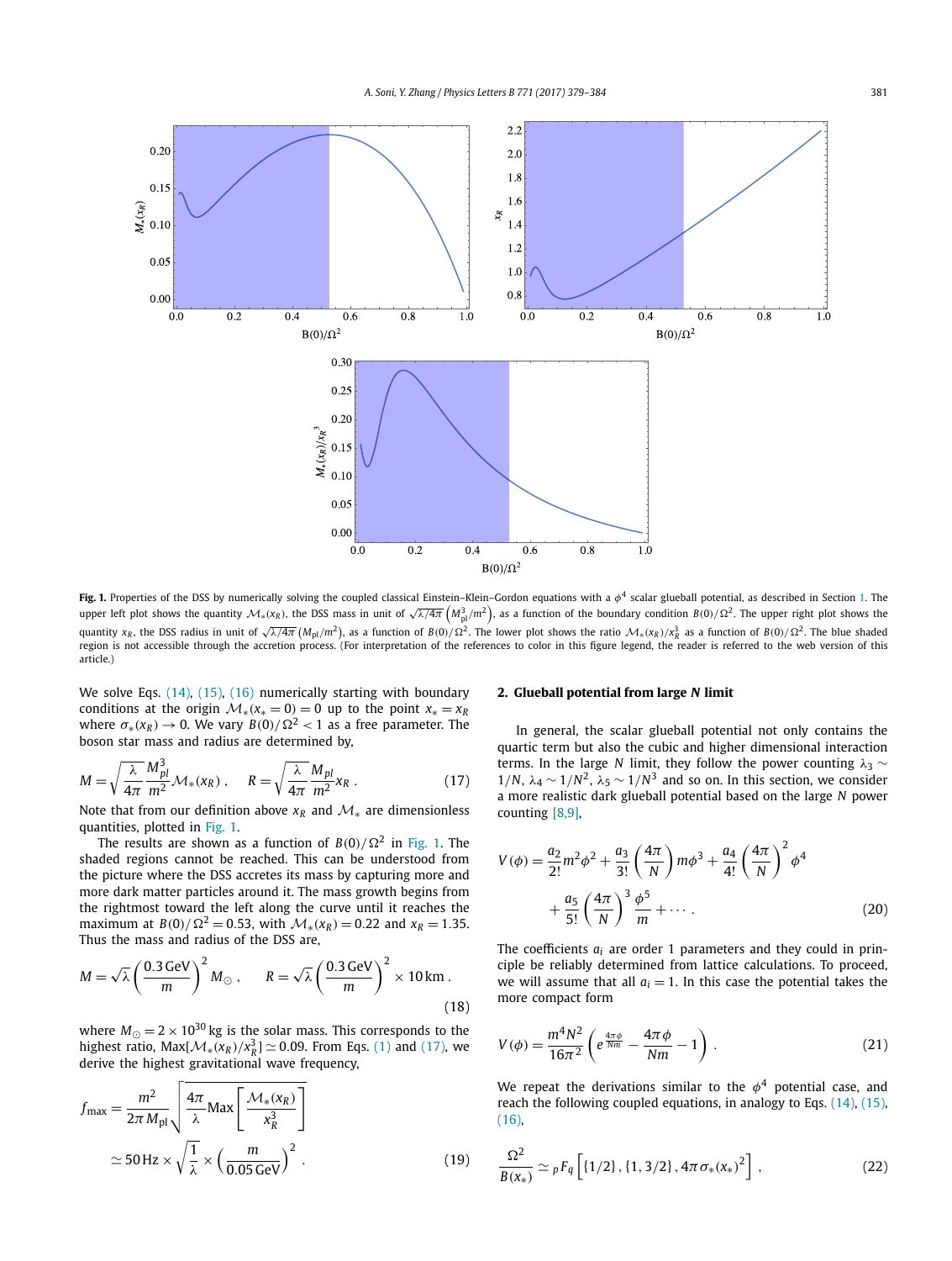

**Fig. 2.** Properties of the DSS by numerically solving the coupled classical Einstein–Klein–Gordon equations with a scalar glueball potential following from large *N* counting, as described in Section [2.](#page-2-0) The upper left plot shows the quantity  $\mathcal{M}_*(x_R)$ , the DSS mass in unit of  $M_{pl}^3/(\sqrt{4\pi}Nm^2)$ , as a function of the boundary condition  $B(0)/\Omega^2$ . The upper right plot shows the quantity  $x_R$ , the DSS radius in unit of  $M_{pl}/(\sqrt{4\pi}Nm^2)$ , as a function of  $B(0)/\Omega^2$ . The lower plot shows the ratio  $\mathcal{M}_{*}(x_R)/x_R^3$  as a function of  $B(0)/\Omega^2$ . The blue shaded region is not accessible through the accretion process. (For interpretation of the references to color in this figure legend, the reader is referred to the web version of this article.)

$$
\mathcal{M}'_{*}(x_{*}) \simeq x_{*}^{2} \left[ \frac{\Omega^{2}}{4B(x)} \sigma_{*}(x_{*})^{2} + \frac{1}{16\pi^{2}} \left( I_{0} \left( 4\pi \sigma_{*}(x_{*}) \right) - 1 \right) \right], \tag{23}
$$

$$
\frac{B'(x_*)}{x_* B(x_*)} \left(1 - \frac{2\mathcal{M}_*(x_*)}{x_*}\right) - \frac{2\mathcal{M}_*(x_*)}{x_*^3} \sim \frac{\Omega^2}{2B(x)} \sigma_*(x_*)^2 - \frac{1}{8\pi^2} \left( I_0 \left(4\pi \sigma_*(x_*)\right) - 1 \right) ,
$$
\n(24)

where the field and parameter redefinitions are similar to above, except that here  $\Lambda = 1/(4\pi Gm^2N^2)$ . Throughout the parameter space of interest to this study,  $\Lambda \gg 1$ . The function *I*<sub>0</sub> is the modified Bessel function, and  $pF_q$  is the generalized hypergeometric function.

For deriving Eq.  $(22)$ ,  $(23)$ , we have used the relations

$$
\left\langle \frac{e^{\frac{4\pi\Phi\cos\omega t}{Nm}}-1}{\cos\omega t}\right\rangle = \frac{4\pi\Phi}{Nm}{}_{p}F_{q}\left[\left\{1/2\right\},\left\{1,3/2\right\},\frac{4\pi^{2}\Phi^{2}}{N^{2}m^{2}}\right],
$$
\n
$$
\left\langle e^{\frac{4\pi\Phi\cos\omega t}{Nm}}\right\rangle = I_{0}\left(\frac{4\pi\Phi}{Nm}\right).
$$
\n(25)

The numerical results are shown in Fig. 2. Compared to the *φ*<sup>4</sup> case, if  $\lambda \simeq 1/N^2$ , we find that, by varying  $B(0)/\Omega^2$ , the DSS is allowed to be more massive and at the same time much larger in radius. As a result, the gravitational wave radiated from equal-mass binary DSS has lower frequency. We find the highest gravitational wave frequency that can be radiated by the binary glueball dark star system corresponds to  $B(0)/\Omega^2 = 0.32$ . At this point, the star

mass reaches its maximum, with  $\mathcal{M}_*(x_R) = 0.74$  and  $x_R = 4.7$ . The corresponding mass and radius of DSS are,

$$
M = \sqrt{\frac{1}{4\pi}} \frac{M_{pl}^3}{N m^2} \mathcal{M}_*(x_R) = \left(\frac{1}{N}\right) \left(\frac{0.6 \,\text{GeV}}{m}\right)^2 M_\odot,
$$
  

$$
R = \sqrt{\frac{1}{4\pi}} \frac{M_{pl}}{N m^2} x_R = \left(\frac{1}{N}\right) \left(\frac{0.6 \,\text{GeV}}{m}\right)^2 \times 10 \,\text{km}.
$$
 (26)

Interestingly, if  $m \sim 1$  GeV and  $N \sim \mathcal{O}(1)$ , the DSS has the typical mass as a massive compact halo object (MACHO). On the other hand, [\[8\]](#page-5-0) showed that, for the dark glueball to be both selfinteracting and warm dark matter candidate, the favored ranges of parameters are  $m \sim 0.01$ –10 keV,  $N \sim 10^6$ –10<sup>3</sup>. Following (26), this corresponds to the highest DSS mass in the range  $10^6$ – $10^9$ *M* $_{\odot}$  and the lowest DSS radius in the range  $10^2$ – $10^5R_{\odot}$ , where the solar radius is  $R_{\odot} = 7 \times 10^5$  km.

With  $\mathcal{M}_{*}(x_R)/x_R^3 \simeq 0.007$ , we find the highest gravitational wave frequency is given by

$$
f_{\text{max}} = \frac{m^2}{2\pi M_{\text{pl}}} \sqrt{4\pi N^2 \text{Max} \left[ \frac{\mathcal{M}_*(x_R)}{x_R^3} \right]}
$$
  
 
$$
\simeq 50 \text{ Hz} \times N \times \left( \frac{m}{0.09 \text{ GeV}} \right)^2.
$$
 (27)

The frequency window most sensitive to the LIGO experiment is 50–1000 Hz. Therefore, if the  $f_{\text{max}}$  derived in Eqs. [\(19\)](#page-2-0) or (27) lies within this window and if the DSS pair is located close enough to the earth, LIGO has the potential to detect the gravitational waves. For the SU(*N*) glueball model, the *m*–*N* parameter space that can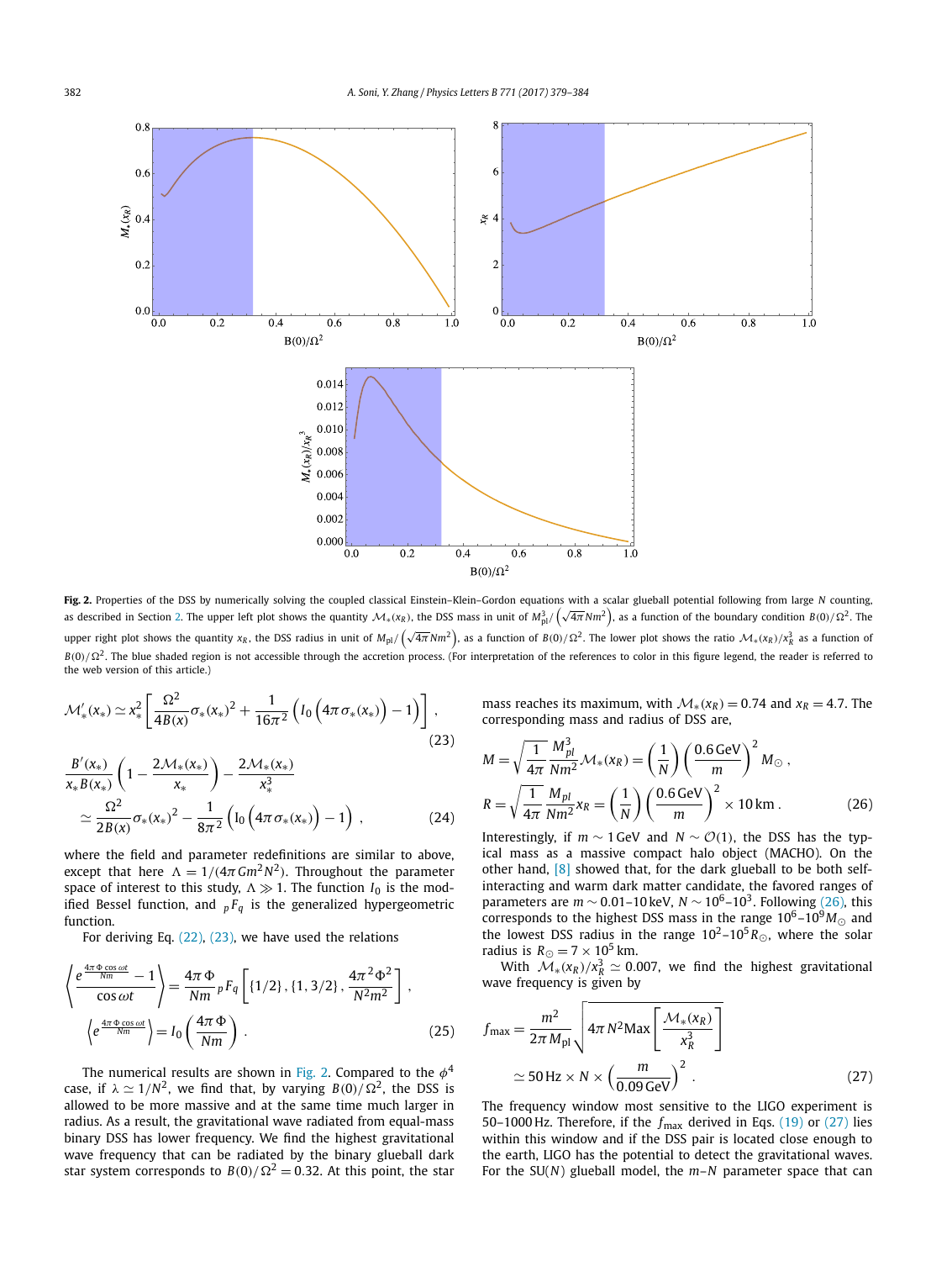

**Fig. 3.** The LIGO experiment could probe the SU(*N*) glueball dark matter parameter space, assuming binary DDS exist. In the red region, the highest frequency of gravitational wave radiation calculated based on the large *N* glueball potential in section [2,](#page-2-0) lies between 50–1000 Hz, thus this region can potentially be within the LIGO sensitivity. In the magenta region, the highest gravitational wave frequency from binary DSS is between 0.03mHz and 0.1 Hz and could be probed by the future LISA/eLISA project. The regions between the dashed lines corresponds the case of *φ*<sup>4</sup> potential (discussed in section [1\)](#page-1-0). For the same SU(*N*) model, in the yellow band the  $3 \rightarrow 2$  annihilation enables the lightest scalar glueball to have the proper free-streaming length to be a warm dark matter candidate, while in the blue band, the  $2 \rightarrow 2$  elastic scattering of the glueball dark matter is large enough for it to be a self-interacting dark matter candidate  $[8]$ . In the lower left corner, the gray region is already ruled out because of the bullet cluster and Lyman alpha observations. (For interpretation of the references to color in this figure legend, the reader is referred to the web version of this article.)

potentially be probed by the future running of LIGO is shown in Fig. 3 by the red shaded band (for the large *N* potential) and by the region between the dark-red dashed lines (for the  $\phi^4$  potential). Here, we have set the value  $\lambda = 8\pi^2/(3N^2)$ , which follows from comparing Eqs.  $(8)$  and  $(20)$ . In this case, the two potentials make very similar predictions on the gravitational wave frequency.

Also shown in Fig. 3 are the region of parameter space which allows the SU(*N*) glueball to be a warm dark matter candidate (yellow band) or self-interacting dark matter (blue band), as discussed in detail in Ref. [\[8\].](#page-5-0) In particular, the dark matter selfinteraction cross section is given by  $\sigma_{2\to 2} \sim \lambda^2/m^2$  [\[8\],](#page-5-0) and here we assume the order one parameter  $a_4$  in Eq. [\(20\)](#page-2-0) to be in the range  $1/3 < a_4 < 3$ . On the other hand, the warm dark matter scenario can be achieved through the  $3 \rightarrow 2$  annihilation process among the glueball particles (possible with the large *N* potential) and the collisional damping  $[8]$ . In the lower left corner of Fig. 3, the glueball dark matter has either too strong self-interaction or too large damping scale in the power spectrum, and the gray region is already ruled out by the bullet cluster and Lyman-*α* forest observations.

Interestingly, the current LIGO experiment is already probing the self interacting glueball dark matter with mass scale around 0.1 GeV. The future gravitational wave observatories that are sensitive to lower frequencies (for example LISA/eLISA could probe 0.03 mHz to 0.1 Hz  $[26,27]$  will be able to further probe the parameter space of a lighter (between keV and MeV) glueball dark matter, and even that of a warm dark matter. The region that could be potentially probed by eLISA is shown by the magenta band in Fig. 3.

# **3. Conclusion and outlook**

To summarize, in this work we explored a natural and important consequence of having glueball dark matter from a hidden sector with pure  $SU(N)$  gauge symmetry  $-$  the formation of dark SU(*N*) stars (DSS). We solved the classical Einstein–Klein–Gordon equations for the mass-radius relations of the DSS. Because the dark glueball is a real scalar, the DSS configuration in general is time dependent and oscillates with a frequency given by the glueball mass. In our calculation, we take advantage of the large hierarchy where each DSS oscillation frequency is much higher than the gravitational wave frequency radiated by binary DSS (that can be observed, for example, by LIGO), and semi-analytically solve for the time-averaged DSS configuration.

Based on this calculation, we derive the frequency of gravitational waves radiated by binary DSS systems, as a function of the only two parameters in this simple model, the glueball mass *m* and the number of colors *N*. We confront the model predictions to the frequency window sensitive to LIGO and future gravitational wave observatories, and find the regions of parameter space which could potentially be probed. This model offers an exciting connection between the gravitational wave radiation on compact dark stellar scales and the dark matter self-interaction on (dwarf-) galactic scales. Our main results are summarized in the key plot Fig. 3.

There are several further comments in order.

- Throughout our discussions the scalar glueball dark matter is treated effectively as a scalar field. On the theoretical side, it is known to be not easy to generate a small mass for a fundamental scalar particle. A much more appealing way is to generate the mass dynamically in an *SU(N)* gauge theory, where the dimensional transmutation is a well understood effect. On cosmological scales, at the moment we do not know how to differentiate our glueball from a fundamental scalar. This is an interesting and open issue to which we may return in the future.
- We find the ratio of our glueball dark matter radius to its mass is  $(R/M)_{\text{DSS}} = x_R / (M_{pl}^2 \mathcal{M}_*(x_R))$ . In contrast, the ratio for a Schwarzschild black hole is simply  $(R/M)_{BH} = 2/M_{pl}^2$ . From our numerical calculation, we find that  $x_R/M_*(x_R) > 2$  is always the case, thus the radius of the DSS is larger than the Schwarzschild radius of a black hole with equal mass. Therefore, a DSS will not collapse into a black hole.
- Because the mass-radius relation of our glueball dark star is different from that of a black hole, it may be possible to distinguish the binary glueball dark star from a binary black hole as the source for gravitational waves. The useful information in the gravitational wave spectrum for this precision measurement includes the time dependence of gravitational wave frequency, the amplitude, as well as the maximum frequency.
- One might also consider a binary system made of one black hole and one glueball dark star. The highest orbiting angular frequency (just before merging), *ω*, satisfies *ω*<sup>2</sup>  $2G(M_{BH} + M_{DSS})/(R_{BH} + R_{DSS})^3$ . Clearly, in the case when  $M_{BH} \gg M_{DSS}$  and  $R_{BH} \gg R_{DSS}$  (or the other way around), it is similar to the highest frequency for the case of binary black hole (binary DSS) merging.
- Another potential way to distinguish the glueball dark stars and black holes is to study the gamma ray portion in the total energy loss (compared to the energy carried away by gravitational waves) during the merging process. This may be significant if the dark glueball is light thus its occupation number is high in the DSS, and if the dark glueball has strong enough coupling to the SM photon via higher dimensional operators. The gamma ray emissions can serve as the point-like source for locating the position of the DSS merger. We leave a more quantitative calculation of this interesting possibility to a future work.
- Last but not the least, it is also an interesting and relevant question to investigate the formation and accretion process of the dark stars in the early universe and during galaxy formations, which will inform us the fraction of glueball dark matter